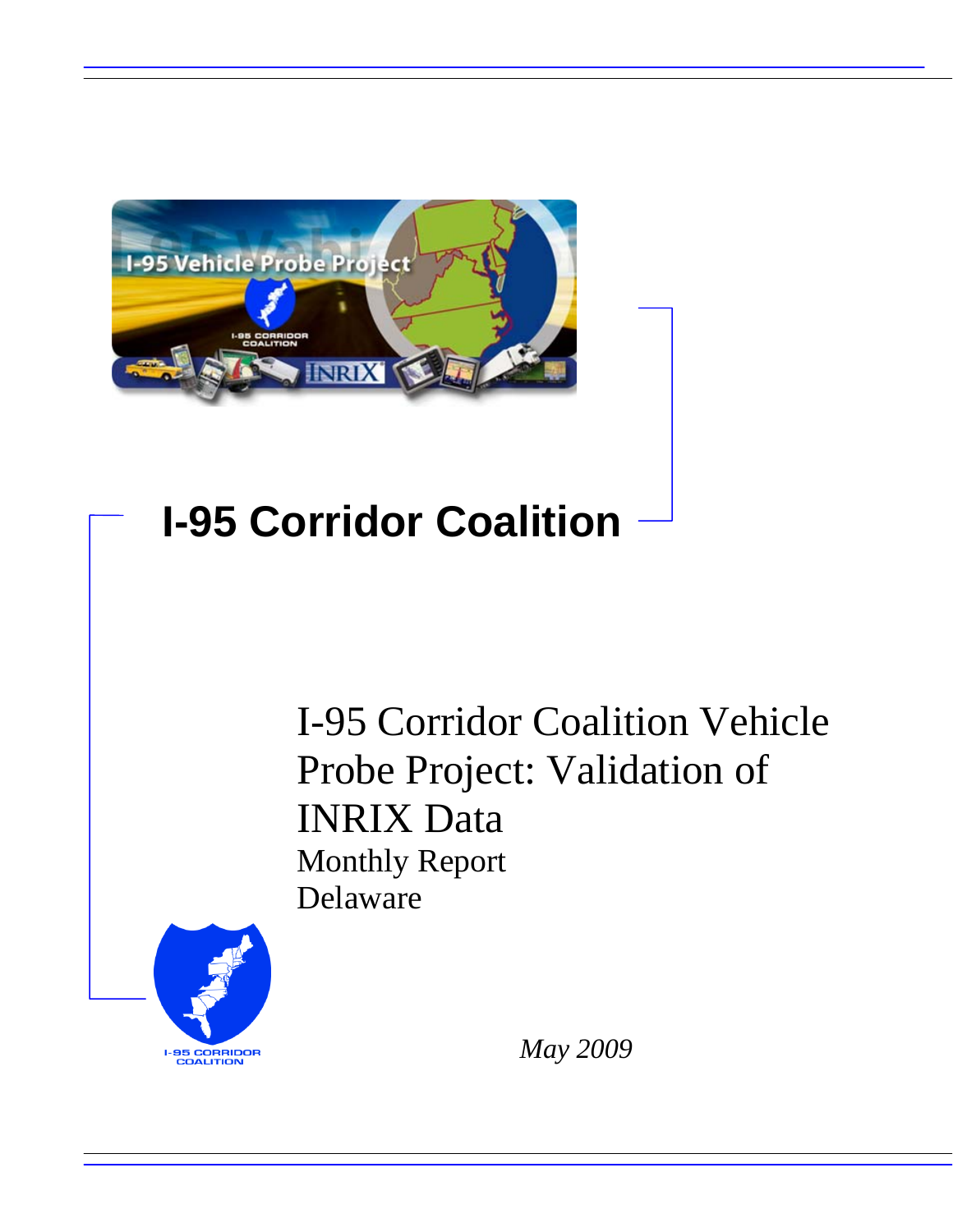# **I-95 CORRIDOR COALITION VEHICLE PROBE PROJECT: VALIDATION OF INRIX DATA MARCH 2009**

# *Monthly Report*

*Prepared for:* 

I-95 Corridor Coalition

*Sponsored by:* 

I-95 Corridor Coalition

*Prepared by:* 

Ali Haghani, Masoud Hamedi, Kaveh Farokhi Sadabadi University of Maryland, College Park

*Acknowledgements:* 

The research team would like to express its gratitude for the assistance it received from the state highway officials in Delaware, Maryland, New Jersey, North Carolina, and Virginia during the course of this study. Their effort was instrumental during the data collection phase of the project. This report would not have been completed without their help. *May 2009*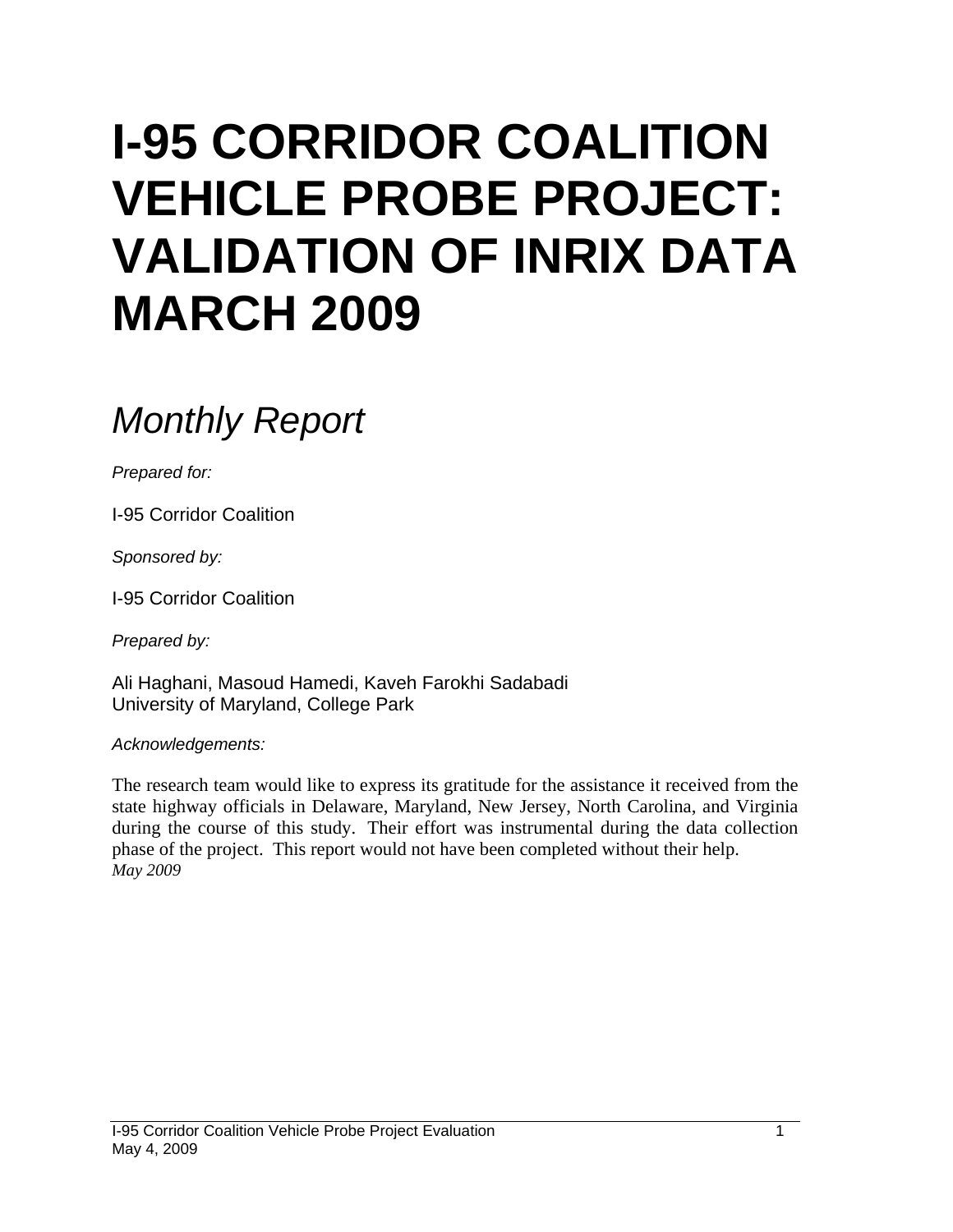# **Evaluation Results for the State of Delaware**

### *Summary*

Travel time samples were collected along approximately 15 miles of freeways in Delaware from Tuesday, February 3, 2008 to Saturday, February 14, 2009 and compared against travel time and speed data reported by INRIX as part of the I-95 Vehicle Probe project. The validation data represents approximately 790 hours of observations along 10 freeway segments in Delaware. The table below summarizes the result of the comparison between the validation data and the INRIX data for the same period. The average absolute speed error (AASE) and the speed error bias (SEB) fall outside contract specification for the 0 to 30mph speed bin as measured against the SEM band, and the SEB is slightly over spec in the 30-45 mph speed bin. These results will be used in combination with validation results from other states to assess overall quality on an on-going basis.

| <b>Delaware Evaluation Summary</b>         |                 |                                          |                                    |                                                                 |            |  |  |  |  |
|--------------------------------------------|-----------------|------------------------------------------|------------------------------------|-----------------------------------------------------------------|------------|--|--|--|--|
| <b>State</b>                               |                 | <b>Absolute Speed Error</b><br>(<10 mph) | <b>Speed Error Bias</b><br>(<5mph) | Hours of                                                        |            |  |  |  |  |
|                                            |                 |                                          |                                    | Comparison with Comparison with Comparison with Comparison with | Data       |  |  |  |  |
|                                            | <b>SEM Band</b> | Mean                                     | <b>SEM Band</b>                    | Mean                                                            | Collection |  |  |  |  |
| 0-30 MPH                                   | 12.00           | 13.40                                    | 9.40                               | 10.10                                                           | 8.6        |  |  |  |  |
| 30-45 MPH                                  | 7.60            | 10.50                                    | 5.60                               | 7.80                                                            | 7.7        |  |  |  |  |
| 45-60 MPH                                  | 1.90            | 4.30                                     | $-0.50$                            | $-0.50$                                                         | 215.8      |  |  |  |  |
| $>60$ MPH                                  | 2.70            | 5.70                                     | $-2.50$                            | $-5.00$                                                         | 559.0      |  |  |  |  |
| All Speeds                                 | 2.63            | 5.45                                     | $-1.75$                            | $-3.48$                                                         | 791.0      |  |  |  |  |
| Based upon data collected in February 2009 |                 |                                          |                                    |                                                                 |            |  |  |  |  |

## *Data Collection*

Bluetooth sensor deployments in Delaware started on Tuesday, February 3, 2009. The actual deployments in Delaware were performed with the assistance of Delaware Department of Transportation (DelDOT) personnel. Sensors remained in the same position until they were retrieved the following week on Saturday, February 14, 2009. This round of data collection in Delaware was designed to cover segments of the highways along which both recurrent and non-recurrent congestions could be expected during both peak and offpeak periods.

Figure 1 presents snapshots of the roadway segments over which Bluetooth sensors were deployed in Delaware.

Table 1 presents a list of specific TMC segments that were selected as the validation sample in Delaware. In total, results of validation on ten freeway TMC segments are reported in this document. These segments cover a total length of over 15 miles. The coordinates of the locations at which the Bluetooth sensors were deployed throughout the state of Delaware are reported in Table 2 which also presents the distances that have been used in the estimation of Bluetooth speeds based on travel times.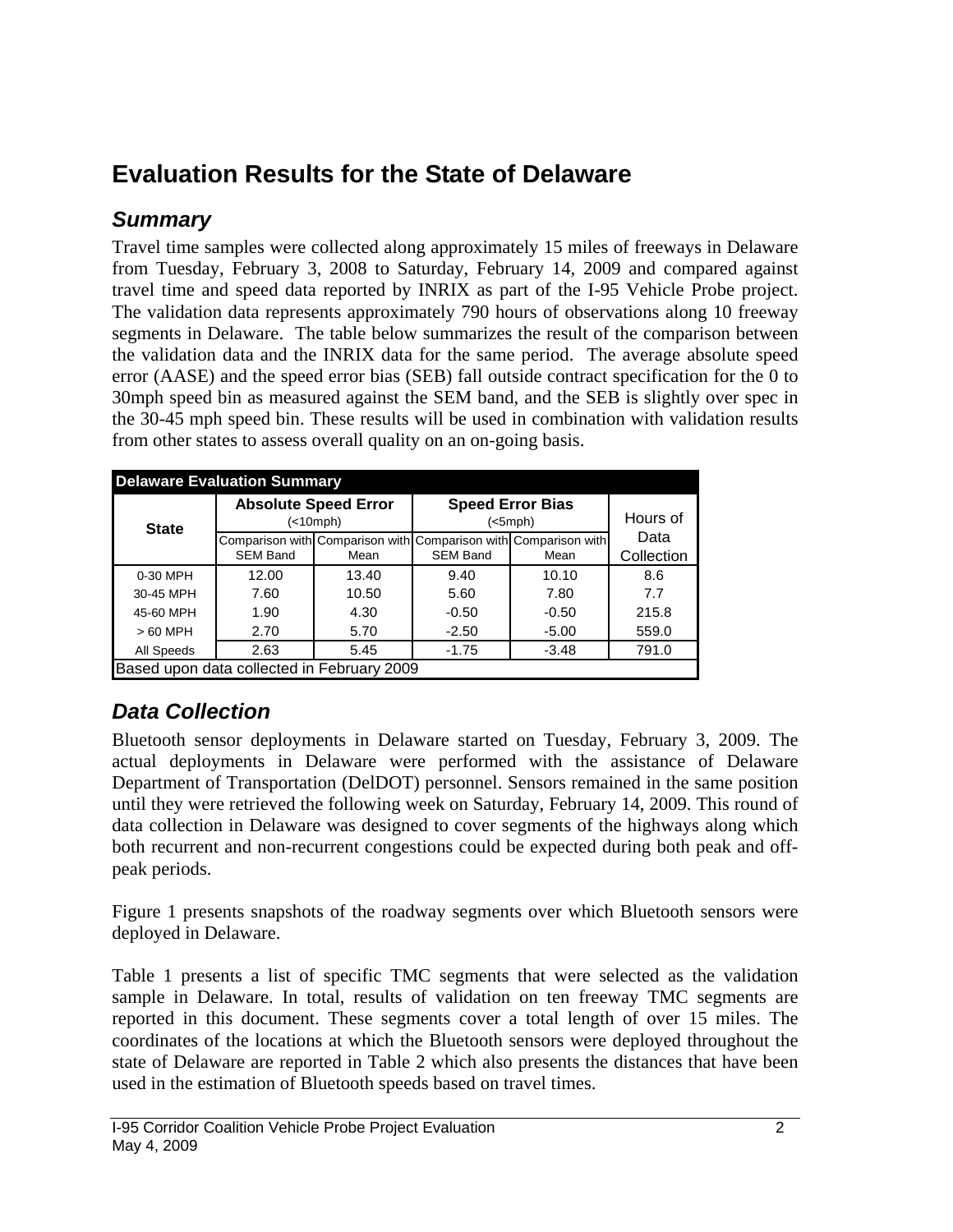### *Analysis of Results*

Table 3 summarizes the data quality measures obtained as a result of comparison between Bluetooth and all reported INRIX speeds. In speed bins over 45 mph, INRIX data passes the data quality measures set forth in the contract when errors are measured as a distance from the 1.96 times the standard error band. INRIX speeds do not meet the requirements of the contract in the two slowest speed bins. One should note that in 30 to 45 mph speed bin, error in INRIX data is just slightly over the acceptable 5 mph speed error bias criterion.

Table 4 shows the percentage of time intervals that fall within 5 mph of the SEM band and the mean for each speed bin for all TMCs in Delaware. Tables 5 and 6 present detailed data for individual TMC segments in Delaware in similar format as Tables 3 and 4, respectively.

Figures 2 and 3 show the overall speed error bias for different speed bins, and the average absolute speed errors for all segments in Delaware, respectively. These figures correspond to Table 3.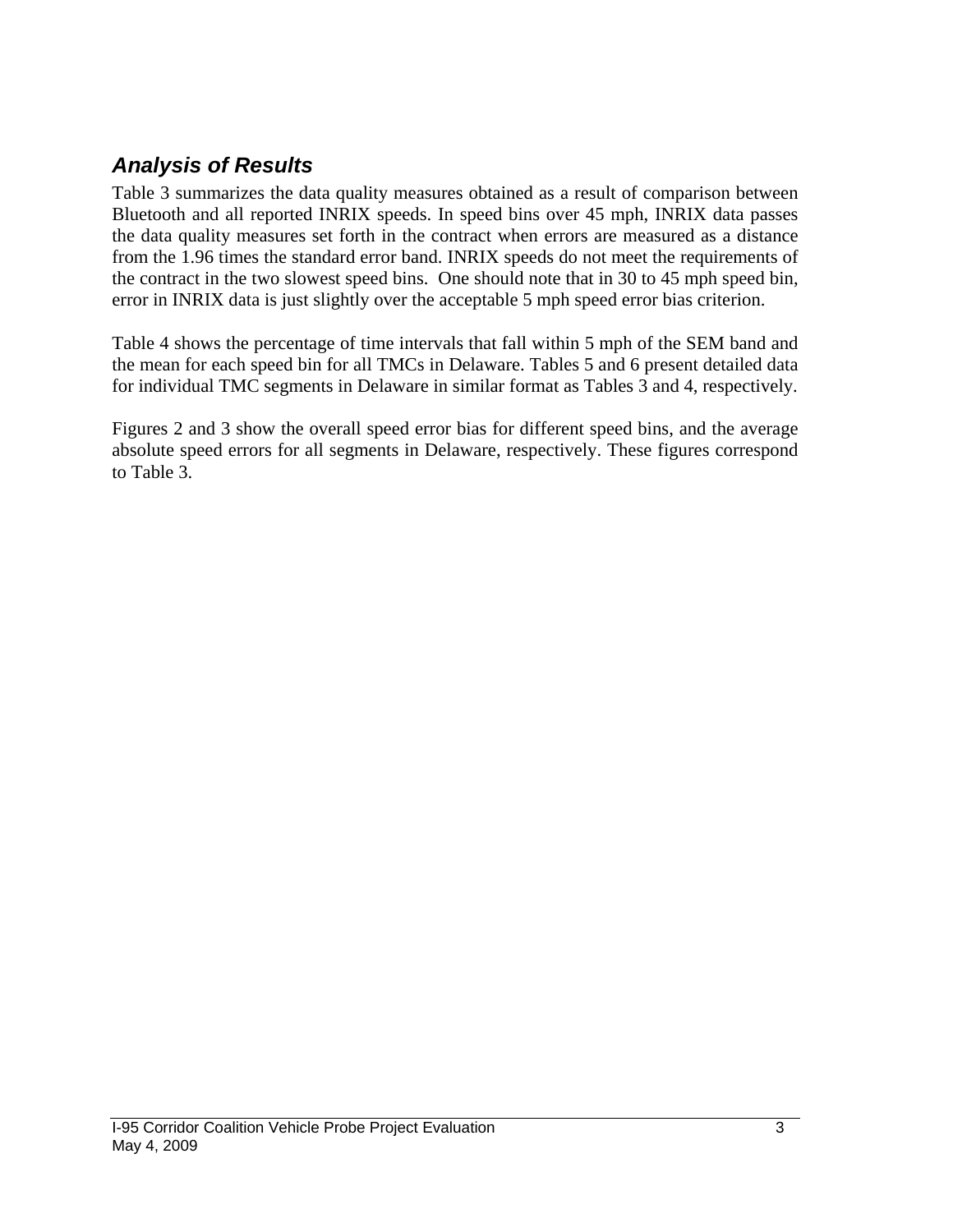

**Figure 1 TMC segments selected for validation in Delaware**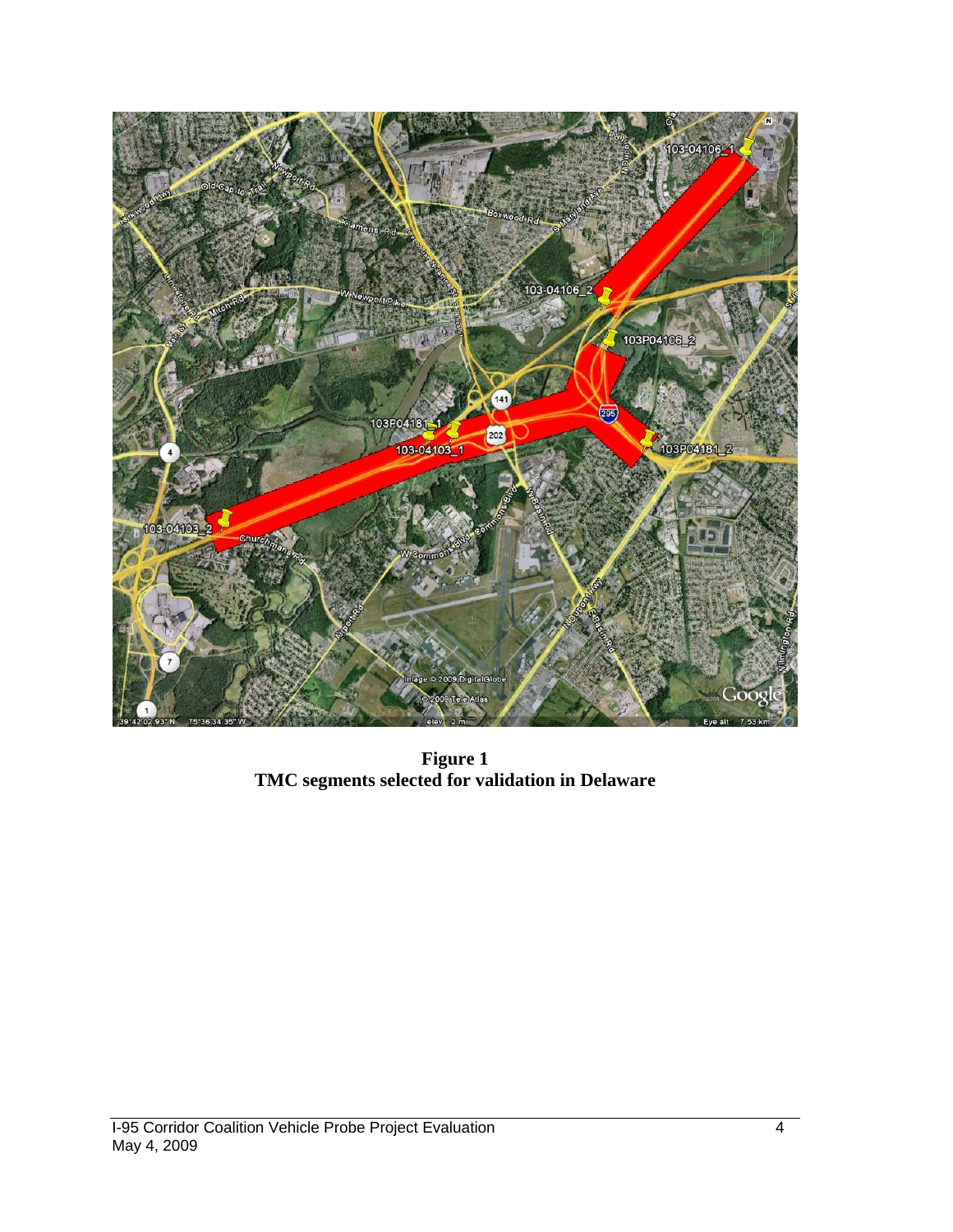

**Figure 1 (Cont'd) TMC segments selected for validation in Delaware**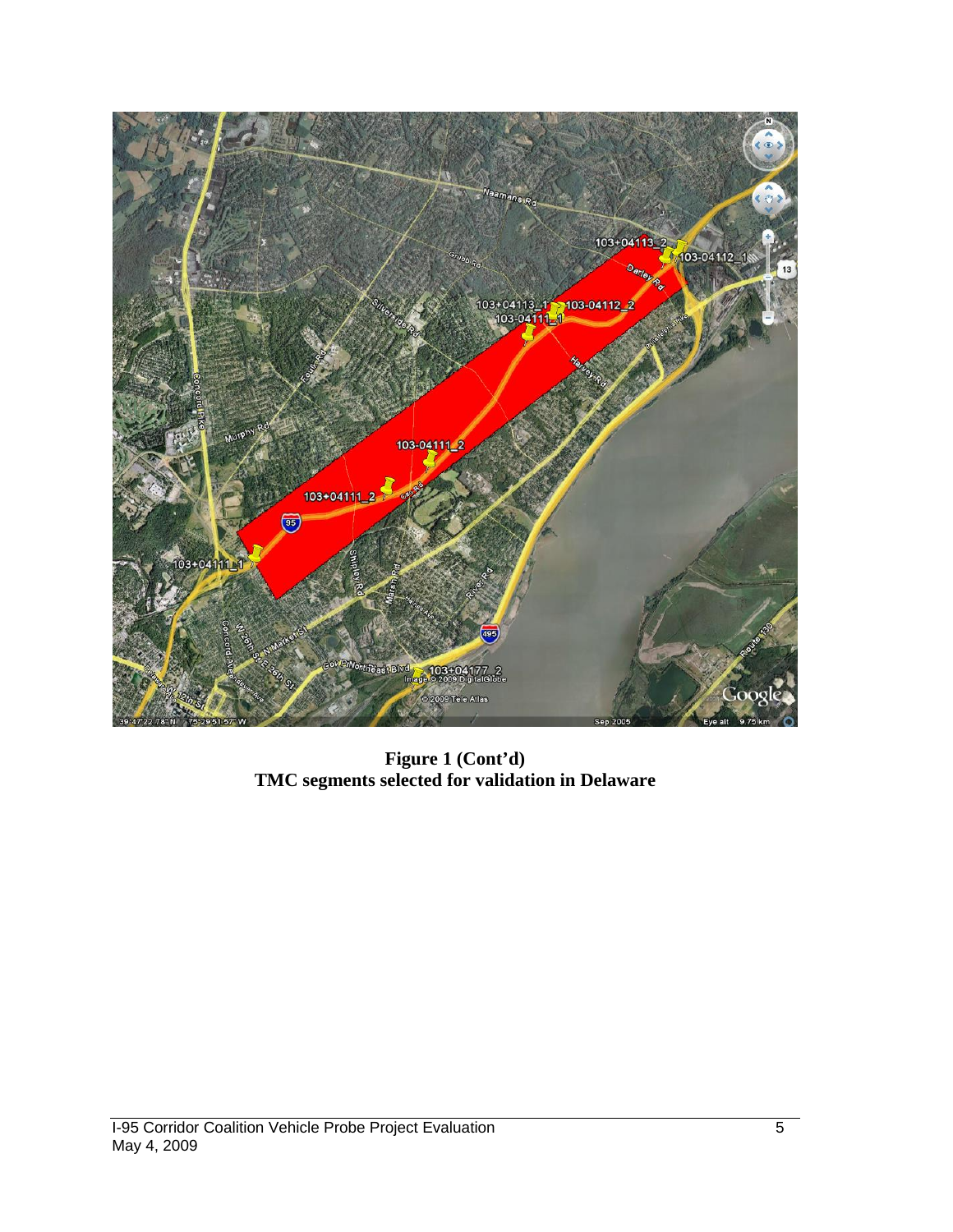

**Figure 1 (Cont'd) TMC segments selected for validation in Delaware**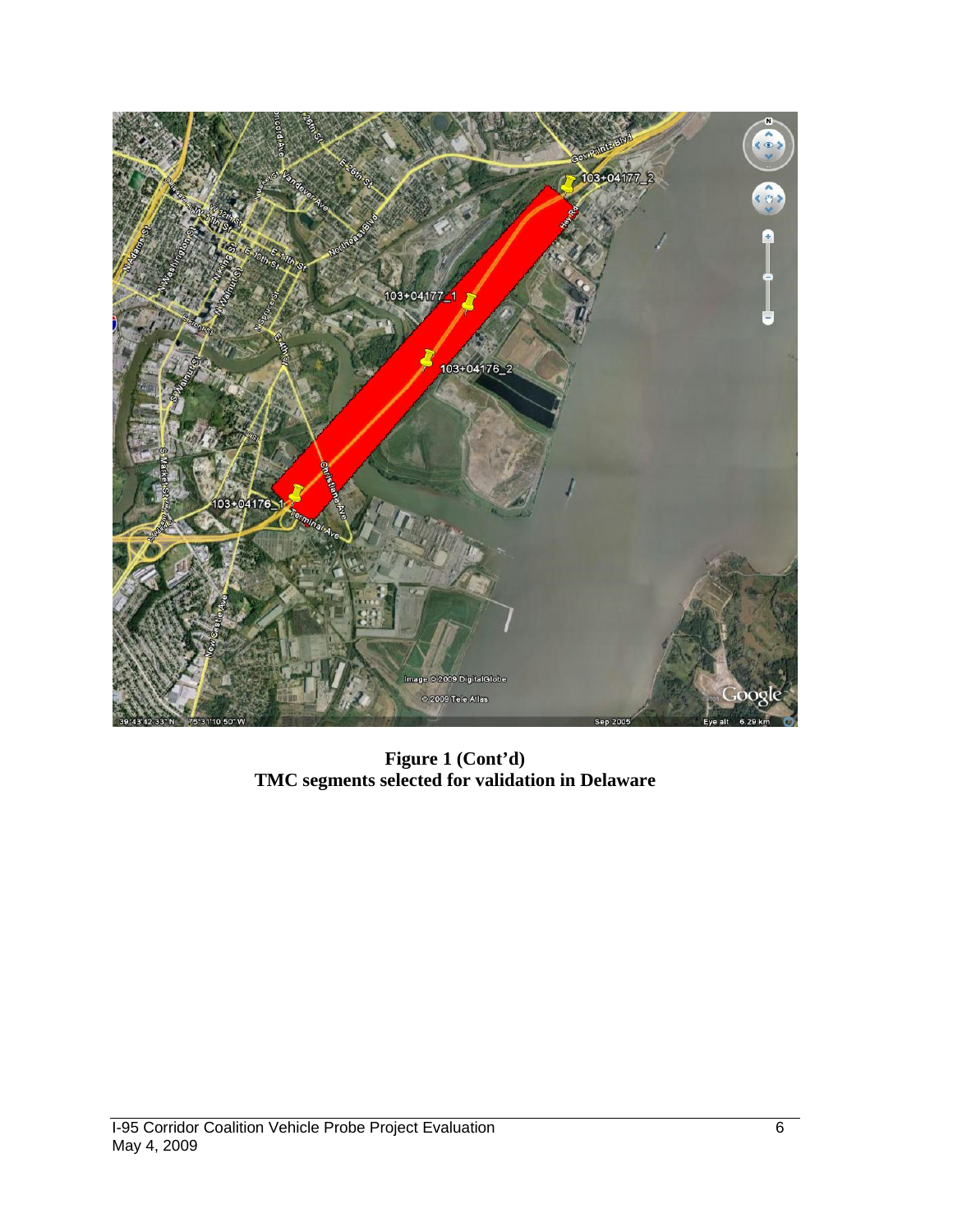|                |             |                |                            |                                 |                   |                   | LENGTH |
|----------------|-------------|----------------|----------------------------|---------------------------------|-------------------|-------------------|--------|
| <b>TYPE</b>    | TMC         | <b>HIGHWAY</b> | <b>STARTING AT</b>         | <b>ENDING AT</b>                | <b>COUNTY</b>     | <b>DIRECTION</b>  | (mile) |
| Freeway        | 103P04181   | I 295          | I 295/I 495/EXIT 5         | I 95                            | <b>NEW CASTLE</b> | <b>NORTHBOUND</b> | 1.6    |
|                |             |                | HWY 4/MARYLAND AVE/6TH     |                                 |                   |                   |        |
| Freeway        | 103-04106   | I 95           | AVE/EXIT 6                 | I 295/I 495/EXIT 5              | <b>NEW CASTLE</b> | <b>SOUTHBOUND</b> | 1.7    |
| Freeway        | 103-04103   | I 95           | EXIT 5A                    | HWY 58/EXIT 4                   | <b>NEW CASTLE</b> | <b>SOUTHBOUND</b> | 1.8    |
| Freeway        | 103-04111   | I 95           | <b>HARVEY RD/EXIT 10</b>   | HWY 3/MARSH RD/EXIT 9           | <b>NEW CASTLE</b> | <b>SOUTHBOUND</b> | 1.6    |
|                |             |                | I 495/HWY 92/NAAMANS       |                                 |                   |                   |        |
| <b>Freeway</b> | 103-04112   | I 95           | RD/EXIT 11                 | <b>HARVEY RD/EXIT 10</b>        | <b>NEW CASTLE</b> | <b>SOUTHBOUND</b> | 1.5    |
| Freeway        | $103+04111$ | I 95           | US 202/CONCORD PIKE/EXIT 8 | HWY 3/MARSH RD/EXIT 9           | <b>NEW CASTLE</b> | <b>NORTHBOUND</b> | 1.6    |
| Freeway        | $103+04177$ | I 495          | 12TH ST/EXIT 3             | <b>HWY 3/EDGEMOOR RD/EXIT 4</b> | <b>NEW CASTLE</b> | <b>NORTHBOUND</b> | 1.0    |
| <b>Freeway</b> | $103+04176$ | I 495          | <b>TERMINAL AVE/EXIT 2</b> | 12TH ST/EXIT 3                  | <b>NEW CASTLE</b> | <b>NORTHBOUND</b> | 1.3    |
| Freeway        | 103P04106   | I 95           | I 295/I 495/EXIT 5         | I 295/I 495/EXIT 5              | <b>NEW CASTLE</b> | <b>NORTHBOUND</b> | 1.7    |
| Freeway        | $103+04113$ | I 95           | <b>HARVEY RD/EXIT 10</b>   | I 495/HWY 92/NAAMANS RD/EXIT 11 | <b>NEW CASTLE</b> | <b>NORTHBOUND</b> | 1.5    |
| <b>TOTAL</b>   |             |                |                            |                                 |                   |                   | 15.3   |

**Table 1 Traffic Message Channel segments picked for validation in Delaware**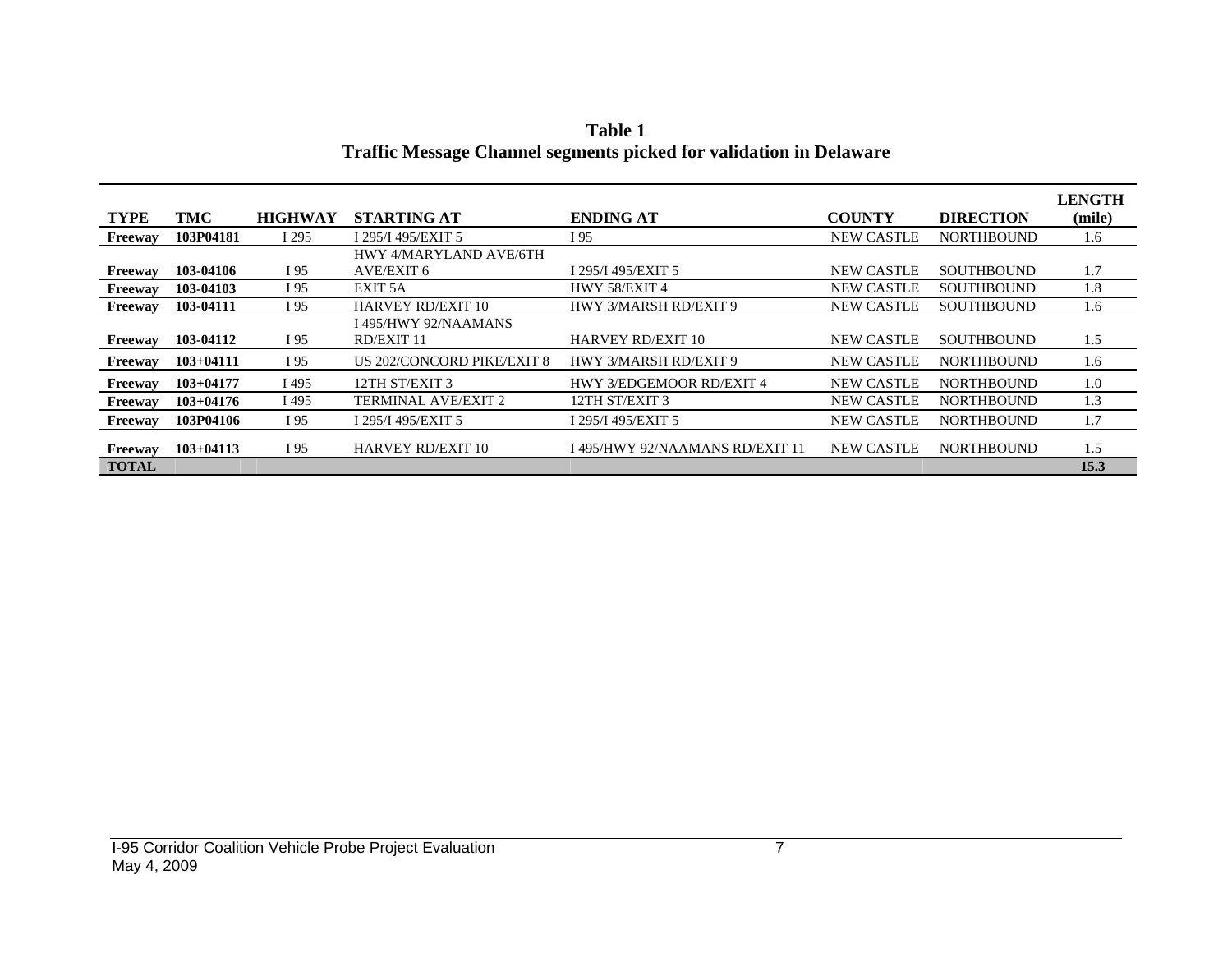| Table 2                                                                                        |
|------------------------------------------------------------------------------------------------|
| TMC segment lengths and distances between sensor deployment locations in the state of Delaware |

| <b>SEGMENT</b> |               |          |                | <b>STANDARD TMC</b> |                |        | <b>SENSOR DEPLOYMENT</b> |                |          |                          |        | <b>ERROR IN</b>                 |
|----------------|---------------|----------|----------------|---------------------|----------------|--------|--------------------------|----------------|----------|--------------------------|--------|---------------------------------|
| <b>TYPE</b>    | TMC           |          | Endpoint $(1)$ |                     | Endpoint $(2)$ | Length |                          | Endpoint $(1)$ |          | Endpoint $(2)$<br>Length |        | <b>SEGMENT</b><br><b>LENGTH</b> |
|                |               | Lat      | Long           | Lat                 | Long           | (mile) | Lat                      | Long           | Lat      | Long                     | (mile) | $\frac{6}{2}$                   |
| Freeway        | 103P04181     | 39.69800 | $-75.61110$    | 39.69578            | -75.58322      | 1.59   | 39.69809                 | $-75.61043$    | 39.69707 | $-75.58169$              | 1.66   | 4.0%                            |
| <b>Freeway</b> | 103-04106     | 39.73726 | $-75.56411$    | 39.71573            | -75.58032      | 1.70   | 39.73035                 | $-75.56701$    | 39.71335 | -75.58795                | 1.62   | $-4.6%$                         |
| Freeway        | 103-04103     | 39.69994 | $-75.61057$    | 39.68859            | $-75.64184$    | 1.85   | 39.69783                 | $-75.61401$    | 39.68797 | $-75.64432$              | 1.75   | $-5.2%$                         |
| Freeway        | 103-04111     | 39.79982 | -75.48416      | 39.78355            | -75.50456      | 1.62   | 39.80051                 | -75.48438      | 39.78182 | -75.50334                | 1.65   | 1.4%                            |
| Freeway        | 103-04112     | 39.81196 | $-75.45768$    | 39.80323            | $-75.47981$    | 1.45   | 39.81194                 | $-75.45790$    | 39.80363 | $-75.47969$              | 1.42   | $-2.1%$                         |
| Freeway        | $103+04111$   | 39.76792 | -75.53703      | 39.77772            | $-75.51188$    | 1.56   | 39.76778                 | -75.53693      | 39.77780 | $-75.51152$              | 1.58   | 1.3%                            |
| Freeway        | $103 + 04177$ | 39.73818 | $-75.51876$    | 39.74881            | $-75.50624$    | 1.02   | 39.73832                 | $-75.51841$    | 39.74956 | $-75.50609$              | 1.04   | 2.0%                            |
| Freeway        | $103+04176$   | 39.71992 | -75.54075      | 39.73380            | $-75.52397$    | 1.31   | 39.72009                 | -75.53986      | 39.73296 | $-75.52358$              | 1.24   | $-5.3\%$                        |
| Freeway        | 103P04106     | 39.69800 | $-75.61110$    | 39.70902            | $-75.58538$    | 1.74   | 39.69809                 | $-75.61043$    | 39.70857 | -75.58719                | 1.58   | $-9.4\%$                        |
| Freeway        | $103 + 04113$ | 39.80329 | -75.47966      | 39.81223            | $-75.45701$    | 1.48   | 39.80370                 | -75.47835      | 39.81286 | -75.45533                | 1.50   | 1.5%                            |
| <b>TOTAL</b>   |               |          |                |                     |                | 15.33  |                          |                |          |                          | 15.04  |                                 |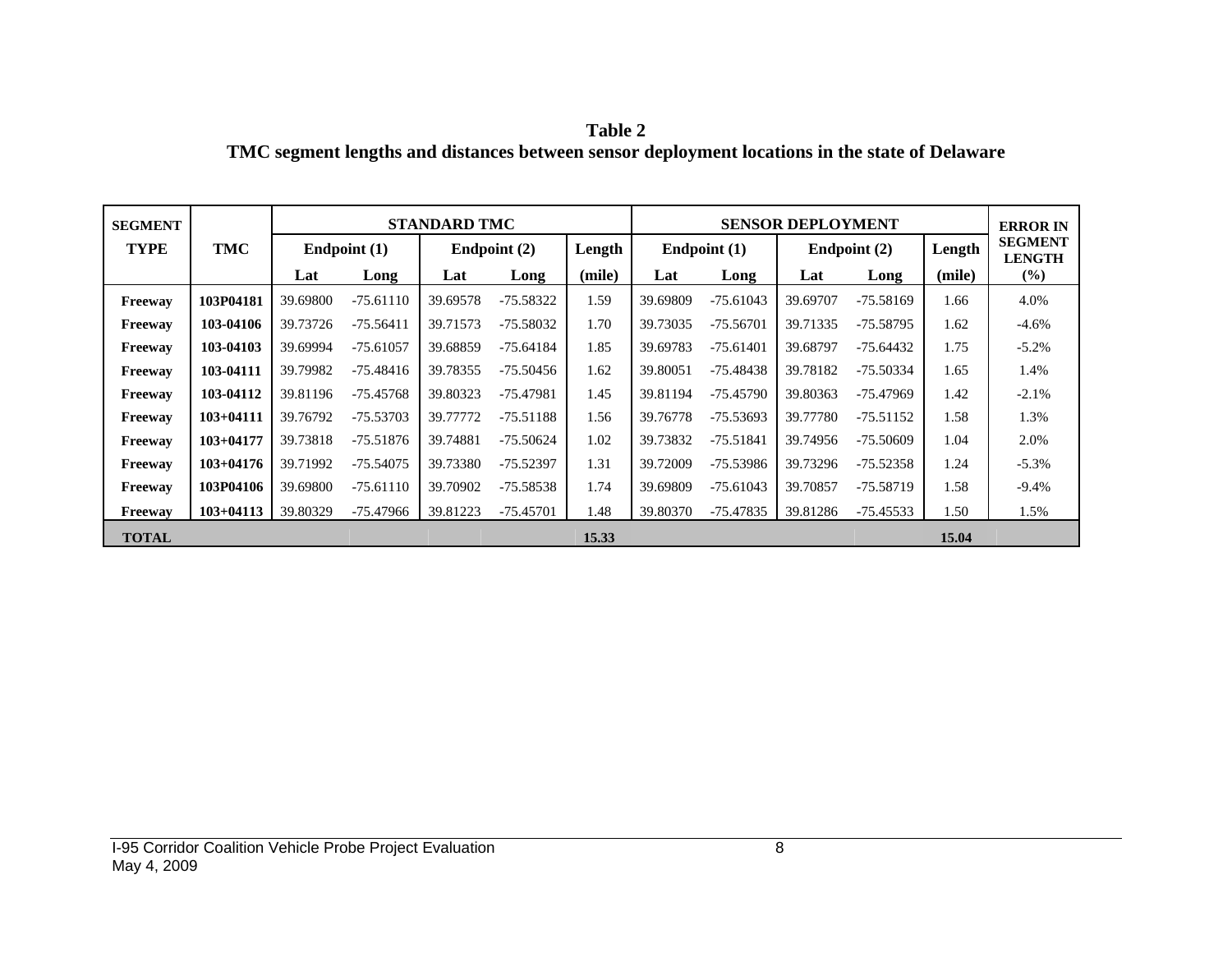#### **Table 3 Data quality measures for freeway segments greater than one mile in Delaware**

|                            | Data Quality Measures for     |                                                     |                                      |                                                     |                |
|----------------------------|-------------------------------|-----------------------------------------------------|--------------------------------------|-----------------------------------------------------|----------------|
| <b>SPEED</b><br><b>BIN</b> |                               | <b>1.96 SE Band</b>                                 | <b>Mean</b>                          |                                                     |                |
|                            | <b>Speed</b><br>Error<br>Bias | Average<br><b>Absolute</b><br><b>Speed</b><br>Error | <b>Speed</b><br>Error<br><b>Bias</b> | Average<br><b>Absolute</b><br><b>Speed</b><br>Error | No. of<br>Obs. |
| $0 - 30$                   | 9.4                           | 12.0                                                | 10.1                                 | 13.4                                                | 103            |
| $30 - 45$                  | 5.6                           | 7.6                                                 | 7.8                                  | 10.5                                                | 92             |
| 45-60                      | $-0.5$                        | 1.9                                                 | $-0.5$                               | 4.3                                                 | 2589           |
| $60+$                      | $-2.5$                        | 2.7                                                 | $-5.0$                               | 5.7                                                 | 6708           |

#### **Table 4**

#### **Percent observations meeting data quality criteria for freeway segments greater than one mile in Delaware**

|                            |                                                                                                        | 1.96 SE Band | Mean                               |                                              |                |  |
|----------------------------|--------------------------------------------------------------------------------------------------------|--------------|------------------------------------|----------------------------------------------|----------------|--|
| <b>SPEED</b><br><b>BIN</b> | Percentage<br>falling<br>Percentage<br>within 5<br>falling<br>inside the<br>mph of the<br>band<br>band |              | Percentage<br>equal to the<br>mean | Percentage<br>within 5<br>mph of the<br>mean | No. of<br>Obs. |  |
| $0 - 30$                   | 15%                                                                                                    | 36%          | 0%                                 | 28%                                          | 103            |  |
| $30 - 45$                  | 13%                                                                                                    | 39%          | 0%                                 | 22%                                          | 92             |  |
| 45-60                      | 48%                                                                                                    | 87%          | 0%                                 | 68%                                          | 2589           |  |
| $60+$                      | 39%                                                                                                    | 78%          | 0%                                 | 50%                                          | 6708           |  |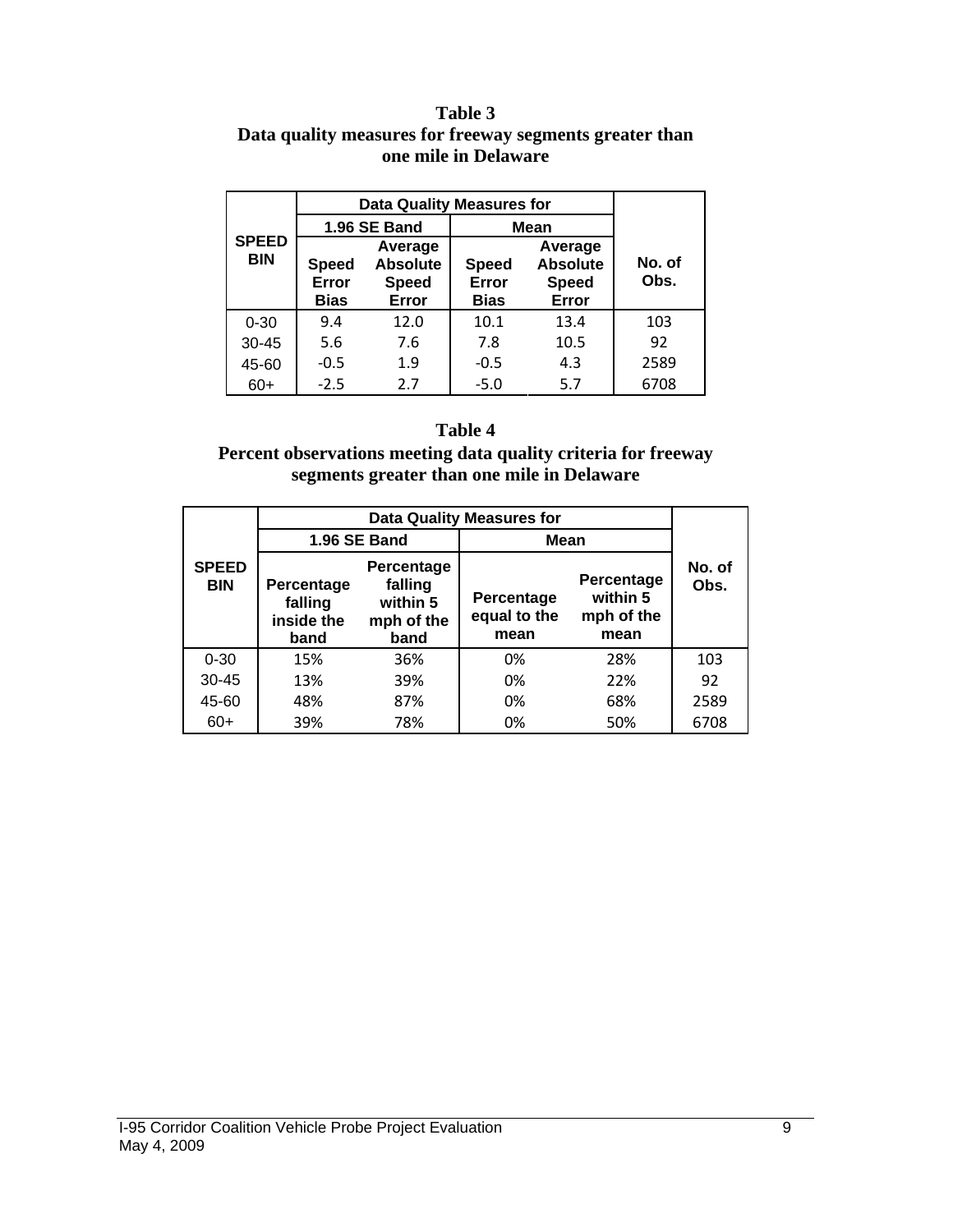#### **Table 5**

| Data quality measures for individual freeway segments greater than one mile in the |  |
|------------------------------------------------------------------------------------|--|
| state of Delaware                                                                  |  |

|               |                 |                              |                            |                                      | <b>Data Quality Measures for</b>                           | No. of Obs.                                 |                                                            |                     |
|---------------|-----------------|------------------------------|----------------------------|--------------------------------------|------------------------------------------------------------|---------------------------------------------|------------------------------------------------------------|---------------------|
|               | <b>Standard</b> |                              |                            |                                      | 1.96 SE Band                                               |                                             | Mean                                                       |                     |
| <b>TMC</b>    | TMC<br>length   | <b>Bluetooth</b><br>distance | <b>SPEED</b><br><b>BIN</b> | <b>Speed</b><br>Error<br><b>Bias</b> | Average<br><b>Absolute</b><br><b>Speed</b><br><b>Error</b> | <b>Speed</b><br><b>Error</b><br><b>Bias</b> | Average<br><b>Absolute</b><br><b>Speed</b><br><b>Error</b> |                     |
|               |                 |                              | $0 - 30$                   |                                      |                                                            |                                             |                                                            |                     |
| $103 + 04111$ | 1.56            | 1.58                         | $30 - 45$                  | 5.7                                  | 5.7                                                        | 7.2                                         | 7.2                                                        | 10                  |
|               |                 |                              | $45 - 60$                  | $-0.1$                               | 0.9                                                        | $-0.4$                                      | 3.4                                                        | 134                 |
|               |                 |                              | $60+$                      | $-3.1$                               | 3.2                                                        | $-6.2$                                      | 6.6                                                        | 636                 |
|               |                 |                              | $0 - 30$                   |                                      |                                                            |                                             |                                                            |                     |
| $103 + 04113$ | 1.48            | 1.50                         | $30 - 45$                  | 6.7                                  | 6.7                                                        | 18.5                                        | 18.5                                                       | $\mathbf{1}$        |
|               |                 |                              | $45 - 60$                  | 0.3                                  | 1.3                                                        | 0.7                                         | 3.8                                                        | 111                 |
|               |                 |                              | $60+$                      | $-3.4$                               | 3.5                                                        | $-6.4$                                      | 6.8                                                        | 680                 |
|               |                 |                              | $0 - 30$                   |                                      |                                                            |                                             |                                                            |                     |
| $103 + 04176$ | 1.31            | 1.24                         | $30 - 45$                  | 5.7                                  | 5.7                                                        | 10.5                                        | 10.5                                                       | 2                   |
|               |                 |                              | $45 - 60$                  | 1.0                                  | 1.0                                                        | 4.2                                         | 5.5                                                        | 49                  |
|               |                 |                              | $60+$                      | $-2.6$                               | 2.7                                                        | $-5.6$                                      | 6.1                                                        | 919                 |
|               |                 |                              | $0 - 30$                   |                                      |                                                            |                                             |                                                            |                     |
| $103 + 04177$ | 1.02            | 1.04                         | $30 - 45$                  |                                      |                                                            |                                             |                                                            |                     |
|               |                 |                              | $45 - 60$                  | 2.5                                  | 2.5                                                        | 5.8                                         | 6.1                                                        | 34                  |
|               |                 |                              | $60+$                      | $-0.8$                               | 1.3                                                        | $-2.1$                                      | 4.2                                                        | 629                 |
| 103-04103     | 1.85            | 1.75                         | $0 - 30$                   | $-6.0$                               | 7.1                                                        | $-6.9$                                      | 9.3                                                        | 10                  |
|               |                 |                              | $30 - 45$                  | $-2.3$                               | 4.2                                                        | 0.4                                         | 8.9                                                        | 19                  |
|               |                 |                              | $45 - 60$                  | $-0.4$                               | 1.6                                                        | 0.2                                         | 4.3                                                        | 133                 |
|               |                 |                              | $60+$                      | $-3.4$                               | 3.5                                                        | $-6.0$                                      | 6.3                                                        | 1246                |
|               |                 |                              | $0 - 30$                   | 8.1                                  | 9.8                                                        | 8.9                                         | 11.1                                                       | 67                  |
| 103-04106     | 1.70            | 1.62                         | $30 - 45$                  | 10.2                                 | 11.4                                                       | 11.5                                        | 13.5                                                       | 34                  |
|               |                 |                              | $45 - 60$                  | 0.6                                  | 1.8                                                        | 1.5                                         | 3.8                                                        | 249                 |
|               |                 |                              | $60+$                      | $-1.2$                               | 1.4                                                        | $-2.8$                                      | 3.7                                                        | 511                 |
|               |                 |                              | $0 - 30$                   |                                      |                                                            |                                             |                                                            |                     |
| 103-04111     | 1.62            | 1.65                         | $30 - 45$<br>$45 - 60$     | 8.5<br>$0.1\,$                       | 8.5<br>1.0                                                 | 10.2<br>$0.3\,$                             | 10.2<br>3.4                                                | $\mathbf{1}$<br>135 |
|               |                 |                              | $60+$                      | $-2.5$                               | 2.6                                                        | $-5.2$                                      | 5.8                                                        | 586                 |
|               |                 |                              | $0 - 30$                   |                                      |                                                            |                                             |                                                            |                     |
|               |                 | 1.42                         | $30 - 45$                  | 5.1                                  | 5.1                                                        | 16.6                                        | 16.6                                                       | $\sqrt{2}$          |
| 103-04112     | 1.45            |                              | $45 - 60$                  | 0.1                                  | 0.7                                                        | 0.2                                         | 3.0                                                        | 353                 |
|               |                 |                              | $60+$                      | 2.7                                  | 2.9                                                        | $-5.2$                                      | 5.9                                                        | 468                 |
|               |                 |                              | $0 - 30$                   |                                      |                                                            |                                             |                                                            |                     |
| 103P04106     | 1.74            | 1.58                         | $30 - 45$                  |                                      |                                                            |                                             |                                                            |                     |
|               |                 |                              | $45 - 60$                  | $-0.1$                               | 1.7                                                        | 0.2                                         | 3.8                                                        | 115                 |
|               |                 |                              | $60+$                      | $-2.1$                               | 2.2                                                        | $-4.1$                                      | 4.8                                                        | 949                 |
|               |                 |                              | $0 - 30$                   | 18.9                                 | 19.5                                                       | 19.5                                        | 21.0                                                       | 26                  |
| 103P04181     | 1.59            | 1.66                         | $30 - 45$<br>$45 - 60$     | 5.4<br>$-1.3$                        | 5.9<br>2.6                                                 | 7.0<br>$-1.8$                               | 8.0<br>4.9                                                 | 23<br>1276          |
|               |                 |                              | $60+$                      | $-4.9$                               | 4.9                                                        | $-7.5$                                      | 7.5                                                        | 84                  |
|               |                 |                              |                            |                                      |                                                            |                                             |                                                            |                     |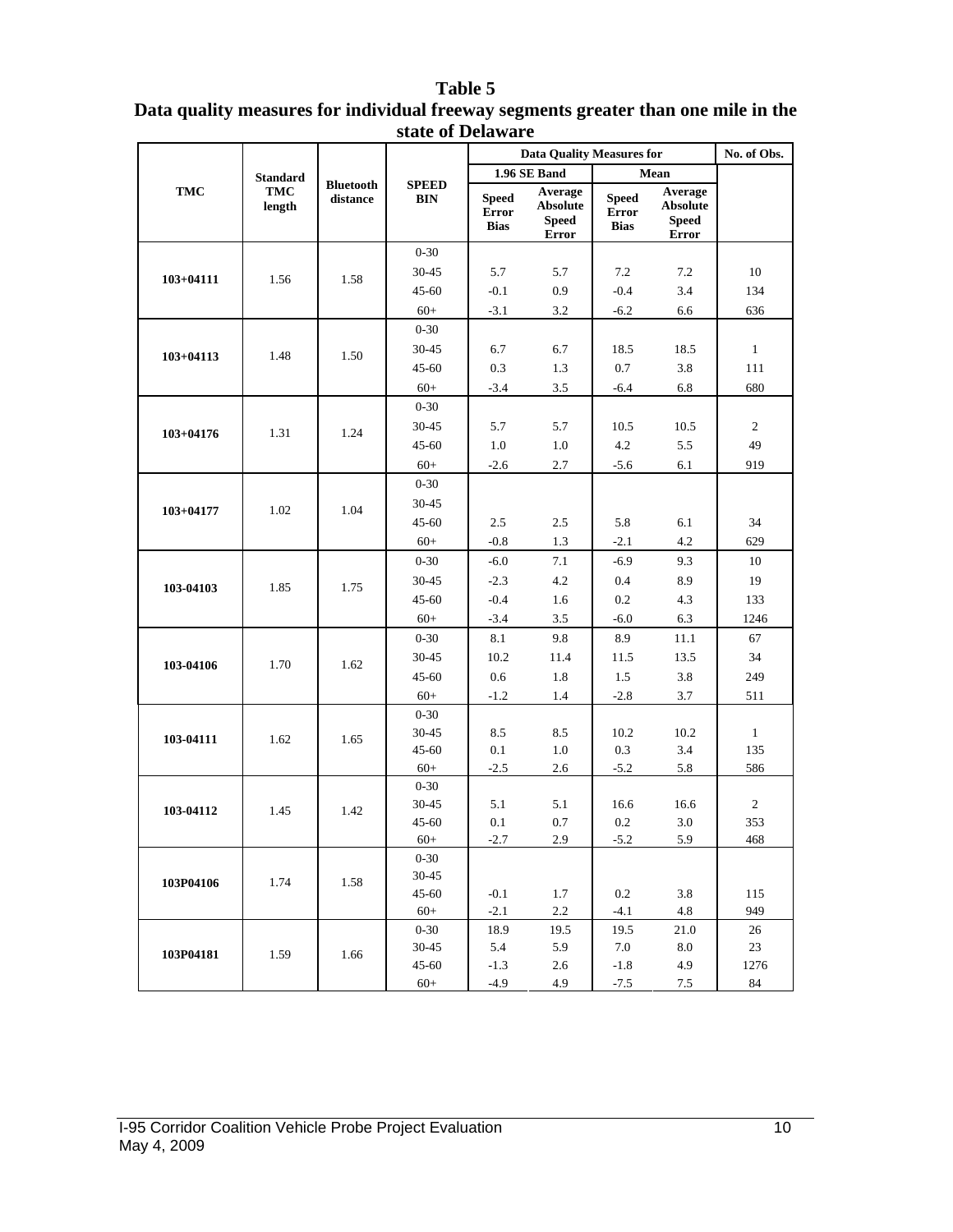|               |                       | one have in the state of <i>D</i> clawar<br><b>Data Quality Measures for</b> |                         |                      |                                               |                                    |                         |                                               |                |                |
|---------------|-----------------------|------------------------------------------------------------------------------|-------------------------|----------------------|-----------------------------------------------|------------------------------------|-------------------------|-----------------------------------------------|----------------|----------------|
|               |                       |                                                                              |                         | 1.96 SE Band         |                                               |                                    |                         | Mean                                          |                |                |
|               |                       |                                                                              |                         |                      | <b>Average Absolute</b><br><b>Speed Error</b> |                                    |                         | <b>Average Absolute</b><br><b>Speed Error</b> |                |                |
|               | <b>SPEED BIN</b>      |                                                                              | <b>Speed Error Bias</b> |                      |                                               |                                    | <b>Speed Error Bias</b> |                                               |                |                |
| TMC           |                       |                                                                              |                         | No.                  | $\frac{0}{0}$                                 |                                    |                         |                                               |                | No. of<br>Obs. |
|               |                       | No.                                                                          | $\frac{0}{0}$           | falling              | falling                                       |                                    |                         | No.                                           | $\frac{0}{0}$  |                |
|               |                       | falling                                                                      | falling                 | within               | within                                        | No.                                | $\frac{0}{0}$           | within                                        | within         |                |
|               |                       | inside                                                                       | inside                  | 5 mph                | 5 mph                                         | equal                              | equal                   | 5 mph                                         | 5 mph          |                |
|               |                       | the<br>band                                                                  | the<br>band             | of the<br>band       | of the<br>band                                | to the<br>mean                     | to the<br>mean          | of the<br>mean                                | of the<br>mean |                |
|               | $0 - 30$              |                                                                              |                         |                      |                                               |                                    |                         |                                               |                |                |
| $103 + 04111$ | $30 - 45$             | $\mathbf{1}$                                                                 | 10%                     | 5                    | 50%                                           | $\boldsymbol{0}$                   | 0%                      | 3                                             | 30%            | 10             |
|               | $45 - 60$             | 82                                                                           | 61%                     | 129                  | 96%                                           | $\boldsymbol{0}$                   | 0%                      | 109                                           | 81%            | 134            |
|               | $60+$                 | 186                                                                          | 29%                     | 459                  | 72%                                           | $\mathbf{0}$                       | 0%                      | 227                                           | 36%            | 636            |
|               | $0 - 30$              |                                                                              |                         |                      |                                               |                                    |                         |                                               |                |                |
| $103 + 04113$ | $30 - 45$             | $\boldsymbol{0}$                                                             | 0%                      | $\boldsymbol{0}$     | 0%                                            | $\boldsymbol{0}$                   | 0%                      | $\boldsymbol{0}$                              | 0%             | $\mathbf{1}$   |
|               | $45 - 60$             | 63                                                                           | 57%                     | 104                  | 94%                                           | $\boldsymbol{0}$                   | 0%                      | 82                                            | 74%            | 111            |
|               | $60+$                 | 190                                                                          | 28%                     | 480                  | 71%                                           | $\overline{0}$                     | 0%                      | 226                                           | 33%            | 680            |
|               | $0 - 30$              |                                                                              |                         |                      |                                               |                                    |                         |                                               |                |                |
| $103 + 04176$ | $30 - 45$             | $\mathbf{0}$                                                                 | 0%                      | $\mathbf{1}$         | 50%                                           | $\overline{0}$                     | 0%                      | $\boldsymbol{0}$                              | 0%             | $\overline{c}$ |
|               | $45 - 60$             | 31                                                                           | 63%                     | 45                   | 92%                                           | $\boldsymbol{0}$                   | 0%                      | 25                                            | 51%            | 49             |
|               | $60+$                 | 397                                                                          | 43%                     | 713                  | 78%                                           | $\overline{0}$                     | 0%                      | 438                                           | 48%            | 919            |
|               | $0 - 30$              |                                                                              |                         |                      |                                               |                                    |                         |                                               |                |                |
| $103 + 04177$ | 30-45                 |                                                                              |                         |                      |                                               |                                    |                         |                                               |                |                |
|               | $45 - 60$             | 18                                                                           | 53%                     | 27                   | 79%                                           | $\boldsymbol{0}$                   | 0%                      | 13                                            | 38%            | 34             |
|               | $60+$                 | 382                                                                          | 61%                     | 573                  | 91%                                           | 3                                  | 0%                      | 429                                           | 68%            | 629            |
|               | $0 - 30$              | $\mathbf{1}$                                                                 | 10%                     | $\overline{4}$       | 40%                                           | $\overline{0}$                     | 0%                      | 3                                             | 30%            | 10             |
| 103-04103     | $30 - 45$             | 6                                                                            | 32%                     | 13                   | 68%                                           | $\boldsymbol{0}$                   | 0%                      | 6                                             | 32%            | 19             |
|               | $45 - 60$             | 70                                                                           | 53%                     | 120                  | 90%                                           | $\overline{0}$                     | 0%                      | 91                                            | 68%            | 133            |
|               | $60+$                 | 375                                                                          | 30%                     | 900                  | 72%                                           | $\boldsymbol{0}$                   | 0%                      | 551                                           | 44%            | 1246           |
|               | $0 - 30$<br>$30 - 45$ | 12                                                                           | 18%                     | 29<br>$\overline{4}$ | 43%                                           | $\boldsymbol{0}$                   | 0%<br>0%                | 23<br>$\overline{c}$                          | 34%            | 67<br>34       |
| 103-04106     |                       | $\boldsymbol{0}$                                                             | 0%                      |                      | 12%                                           | $\boldsymbol{0}$                   |                         |                                               | 6%             |                |
|               | $45 - 60$             | 121                                                                          | 49%                     | 220                  | 88%<br>93%                                    | $\boldsymbol{0}$<br>$\overline{0}$ | 0%<br>0%                | 184<br>379                                    | 74%            | 249<br>511     |
|               | $60+$                 | 263                                                                          | 51%                     | 473                  |                                               |                                    |                         |                                               | 74%            |                |
|               | $0 - 30$<br>$30 - 45$ | $\boldsymbol{0}$                                                             | 0%                      | $\boldsymbol{0}$     | 0%                                            | $\boldsymbol{0}$                   | 0%                      | $\boldsymbol{0}$                              | 0%             | $\mathbf{1}$   |
| 103-04111     | $45 - 60$             | 76                                                                           | 56%                     | 130                  | 96%                                           | $\boldsymbol{0}$                   | 0%                      | 102                                           | 76%            | 135            |
|               | $60+$                 | 221                                                                          | 38%                     | 452                  | 77%                                           | $\mathbf{1}$                       | 0%                      | 272                                           | 46%            | 586            |
|               | $0 - 30$              |                                                                              |                         |                      |                                               |                                    |                         |                                               |                |                |
|               | $30 - 45$             | $\boldsymbol{0}$                                                             | 0%                      | $\mathbf{1}$         | 50%                                           | $\boldsymbol{0}$                   | 0%                      | $\boldsymbol{0}$                              | 0%             | 2              |
| 103-04112     | $45 - 60$             | 242                                                                          | 69%                     | 343                  | 97%                                           | $\overline{0}$                     | 0%                      | 287                                           | 81%            | 353            |
|               | $60+$                 | 158                                                                          | 34%                     | 349                  | 75%                                           | $\overline{0}$                     | 0%                      | 208                                           | 44%            | 468            |
|               | $0 - 30$              |                                                                              |                         |                      |                                               |                                    |                         |                                               |                |                |
|               | $30 - 45$             |                                                                              |                         |                      |                                               |                                    |                         |                                               |                |                |
| 103P04106     | $45 - 60$             | 65                                                                           | 57%                     | 101                  | 88%                                           | $\overline{0}$                     | 0%                      | 88                                            | 77%            | 115            |
|               | $60+$                 | 399                                                                          | 42%                     | 794                  | 84%                                           | $\mathbf{0}$                       | 0%                      | 565                                           | 60%            | 949            |
|               | $0 - 30$              | $\mathfrak{2}$                                                               | 8%                      | $\overline{4}$       | 15%                                           | $\overline{0}$                     | 0%                      | 3                                             | 12%            | 26             |
|               | 30-45                 | 5                                                                            | 22%                     | 12                   | 52%                                           | $\boldsymbol{0}$                   | 0%                      | 9                                             | 39%            | 23             |
| 103P04181     | $45 - 60$             | 465                                                                          | 36%                     | 1034                 | 81%                                           | $\boldsymbol{0}$                   | 0%                      | 780                                           | 61%            | 1276           |
|               | $60+$                 | 21                                                                           | 25%                     | 45                   | 54%                                           | $\overline{0}$                     | 0%                      | 30                                            | 36%            | 84             |

**Table 6 Observations meeting data quality criteria for individual freeway segments greater than one mile in the state of Delaware**